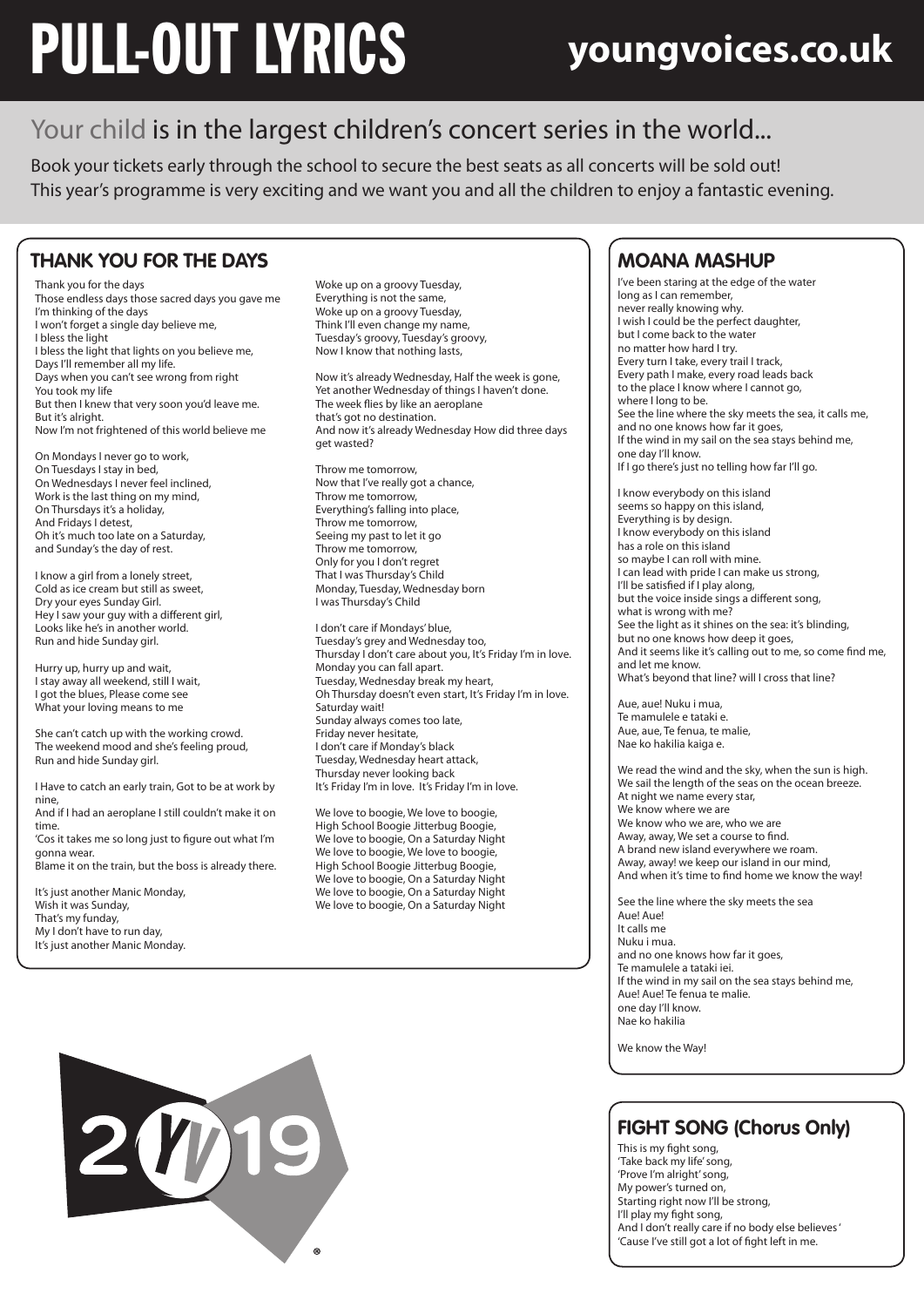# **A LITTLE CAN CHANGE OUR WORLD**

What will you say when the harvest fails again, Because we have no rain; people will starve? What will you say when another creature dies, Right before our eyes, habitats lost? Tell me why you didn't do your part?

Tell me why you thought you couldn't help? Tell me why it didn't seem worth trying at all? Because "sorry" won't be enough.

What will you say when pollution finds its way into our waterways; Fish start to die? What will you say when the ice caps melt each year Islands disappear, people displaced?

Tell me why you didn't do your part?<br>Tell me why you thought you couldn't help? No one told us where to start Tell me why you thought you couldn't help? Tell me why it didn't seem worth trying at all?<br>Because "sorry" won't be enough.

The future's forever If we pull together, And do what we can today. If we can do something It's better than nothing. A little can change, our world!

What will you say when there's rubbish everywhere, And methane fills the air, landfills are full? What will you say when we find it hard to see, Smog lies globally, we struggle to breathe?

The future's forever If we pull together, And do what we can today. If we can do something It's better than nothing. A little can change, a little can change, our world!

Then you can tell me that you didn't give up, We didn't give up at all!<br>Then you can tell me that you fought for change, We fought and now we're standing tall! Then you can tell me that you fought for change, Then you can tell me that our lives are richer because<br>We acted before it's too late.

The future's forever If we pull together, And do what we can today. If we can do something It's better than nothing. A little can change, our world! Our world!

A little can change our world!

# **ANY DREAM WILL DO**

I wore my coat. aah aah And in the east aah aah any dream will do Aah – Aah The colours faded into darkness, I was left alone, alone

May I return, aah aah The world and I Aah – Aah Any dream will do Aah – Aah The colours faded into darkness, I was left alone, alone

May I return, aah aah The world and I Aah – Aah Any dream will do

Any dream, any dream will Any dream, any dream will do, Any dream, any dream will Any dream, any dream will do, Any dream, any dream will Any dream, any dream will do, Any dream, any dream will Any dream, any dream will do,

Because "sorry" won't be enough.

We acted before it's too late.

# **AN AMERICAN FOLK ODYSSEY**

Hey oh Lai lai loylai, Hey oh lai la loy Hey leyla loi la loyla, Hey oh Lai la loy. Hey oh Lai lai loylai, Hey oh lai la loy Hey leyla loi la loyla, Hey oh Lai la loy.

I'll sing you a song, a good song of the sea, To me! Way Hey! Blow the man down, I trust that you'll join in the chorus with me, Give me some time to blow the man down. Blow the man down, bullies blow the man down, To me, Way Hey! Blow the man down, Blow him right back boys to Liverpool Town, Give me some time to blow the man down.

'Tis the gift to be simple, 'tis the gift to be free, 'Tis the gift to come down where you ought to be, And when we find ourselves in the place just right, 'Twill be in the valley of love and delight. When true simplicity is gained, To bow and to bend, We shan't be ashamed, To turn, turn will be our delight, Till by turning turning we come round right.

I am a poor wayfaring stranger, travelling through this world alone. There's no sickness toil or danger, In this fair land to which I go I'm going home to see my mother, I'm going home no more to roam I'm just going over Jordan, I'm just going over Home.

Oh Shenandoah, I long to see you, Away you rolling river, Oh Shenandoah, I long to see you, Away I'm bound to go, 'cross the wide Missouri.

Old Joe Clark the preacher's son, preached all over the Plain, The only text he ever knew was "High, Low, Jack and The Game!" Old Joe Clark he had a mule, It's name was Morgan Brown, And every tooth in that mule's head was sixteen inches round. Fare thee well, old Joe Clark, Fare thee well I'm bound. Fare thee well old Joe Clark, Goodbye Betsy Brown.

There's a Yellow Rose in Texas that I'm a gonna see. Nobody else can have her, Nobody only me. She cried so when I left her, It nearly broke my heart. And if I ever find her then we never more will part. She's the sweetest little rosebud that Texas ever knew. Her eyes are bright as diamonds, They sparkle like the dew. You talk about your Dinah and sing of Rosalee, But the Yellow Rose of Texas is the only girl for me. Yes, the Yellow Rose of Texas is the only girl for me!

Yankee Doodle went to Town riding on a pony, Stuck a feather in his cap and called it Macaroni! Yankee Doodle keep it up, Yankee Doodle Dandy, Mind the music and the step and with the girls be handy! And there was Captain Washington upon a slapping Stallion, Giving orders to his men I guess there was a million, Yankee Doodle keep it up, Yankee Doodle Dandy, Mind the music and the step and with the girls be handy!

Now I walk in beauty Beauty is before me, Beauty is behind me, Above and below me.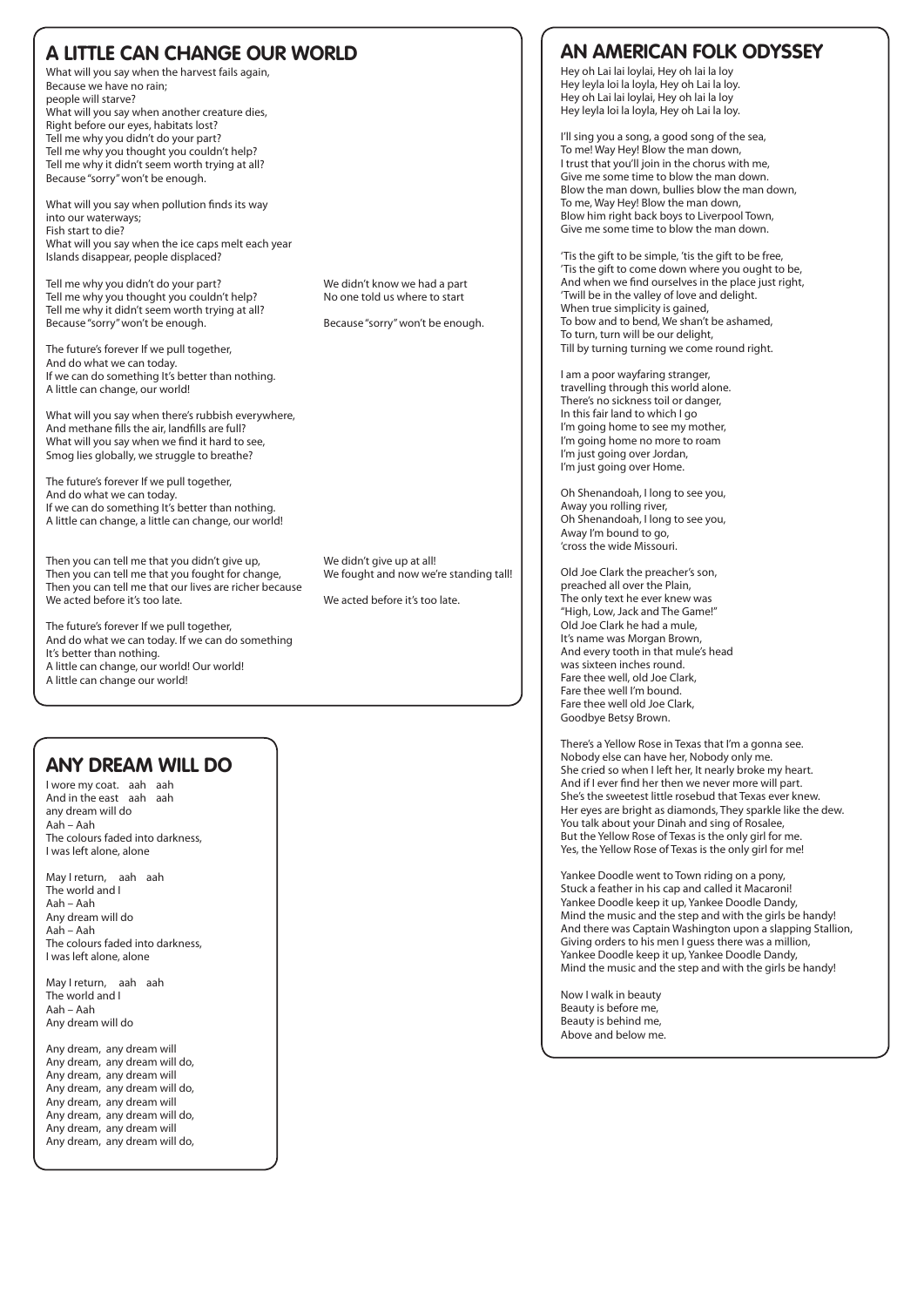# **IT'S A SWING THING**

What good is melody, What good is music? If it ain't possessing something sweet? It ain't the melody, It ain't the music. There's something else that makes the tune complete.

It Don't mean a thing if it ain't got that swing, Do wa do wa do wa do wa do wa do wa do wa do wah!

It Don't mean a thing all you got to do is sing Do wa do wa do wa do wa do wa do wa do wa do wah!

It makes no difference if it's sweet or hot Just give that rhythm everything you've got Oh It Don't mean a thing if it ain't got that swing, Do wa do wa do wa do wa do wa do wa do wa do wah!

Swing, swing, swing, swing, Everybody start to swing, Lah de dah Woh oh oh now you're singing with a swing, Swing, swing, swing, swing, Everybody start to swing, Lah de dah Woh oh oh now you're singing with a swing, When that music goes around Everybody goes to town, But here's something you should know,

I wanna walk like you, talk like you

Woh baby Woh oh oh Swing, swing, swing, swing, Everybody start to swing, Lah de dah Woh oh oh now you're singing with a swing,

Now I'm the King of the swingers, oh the jungle V. I. P. I've reached the top and had to stop and that's what's bothering me. I wanna be a man, Man-cub, and stroll right into town, And be just like the other men, I'm tired of Monkeying around,

Oh Whoopeedoo I wanna be like you hoo hoo I wanna walk like you, talk like you too You'll see it's true oo oo Someone like me ee ee can learn to be like someone like you.

Now don't try to kid me Man-cub, I'll make a deal with you. What I desire is Man's red fire, to make my dream come true. Now give me the secret Man-cub Come on clue me what to do, Give me the power of Man's red flower so I can be like you,

**VOICE 1 VOICE 2 VOICE 3** It Don't mean a thing<br>if it ain't got that swing, I wanna be like you hoo hoo if it ain't got that swing,<br>I wanna walk like you, talk like you Do wa do wa do wa do wa too do wa do wa do wa do wa do wa do wa do wa do wah!<br>You'll see it's true oo oo do do boo't mean a thing You'll see it's true oo oo It Don't mean a thing Swing, swing, swing, swing, swing, swing, swing, swing, swing, swing, swing, swing, swing, swing, swing, swing, swing, swing, swing, swing, swing, swing, swing, swing, swing Someone continue me entity ou got to do is sing<br>
Do wa do wa do wa do wa Lah de dah Woh oh oh  $\frac{1}{2}$  can learn to be like someone like Do wa do wa do wa do wa do wa do wah! you. **http://with/manufally.community-vou.** do wa do wa do wa do wah! now you're singing with a swing, can learn to be like someone like Do wa do wa do wa do wa Lah de dah Woh oh oh you. which is a control of the domain do wa do wa do wah! how you're singing with a swing. can learn to be like someone like Do wa do wa do wa do wa Lah de dah Woh oh oh<br>do wa do wa do wa do wa h! now you're singing wit now you're singing with a swing,

## **WE ARE THE WORLD**

There comes a time when we heed a certain call, when the world must come together as one. There are people dying and it's time to lend a hand to life, the greatest gift of all. We can't go on pretending day by day that someone, somewhere will soon make a change. We are all a part of God's great big family, and the truth you know love is all we need.

We are the world we are the children, We are the ones who make a brighter day so let's start giving. There's a choice we're making, We're saving our own lives, It's true, we make a better day, just you and me.

Well, send them your heart so they know that someone cares, so their cries for help will not be in vain. We can't let them suffer No we cannot turn away, right now they need a helping hand.

We are the world we are the children. We are the ones who make a brighter day so let's start giving. There's a choice we're making, We're saving our own lives, It's true, we make a better day, just you and me.

When you're down and out there seems no hope at all. But if you just believe, there's no way we can fall. Well let us realise that a change will only come when we stand together as one, as one,

We are the world, We are the children, We are the ones who make a brighter day, so let's start giving. There's a choice we're making, We're saving our own lives, It's true we make a better day, just you and me

Just you and me! We are the world, we are the children, The children, The children!

# **YOU GOTTA BE**

#### **Chorus**

You gotta be bad, you gotta be bold,you gotta be wiser You gotta be hard, you gotta be tough, you gotta be stronger You gotta be cool, you gotta be calm, you gotta stay together All I know, all I know, love will save the day.

#### **Final Section**

Love, love, love will save the day Love, love, love will save the day Love, love, love will save the day Love, love, love will save the day

Love, love, love will save the day You gotta be bad, you gotta be bold, you gotta be wiser<br>Love, love, love will save the day You gotta be hard, you gotta be tough, you gotta be str Love, love, love will save the day You gotta be hard, you gotta be tough, you gotta be stronger<br>Love, love, love will save the day You gotta be cool, you gotta be calm, you gotta stay together Love, love, love will save the day You gotta be cool, you gotta be calm, you gotta stay together<br>Love, love, love will save the day All I know, all I know, love will save the day. All I know, all I know, love will save the day.